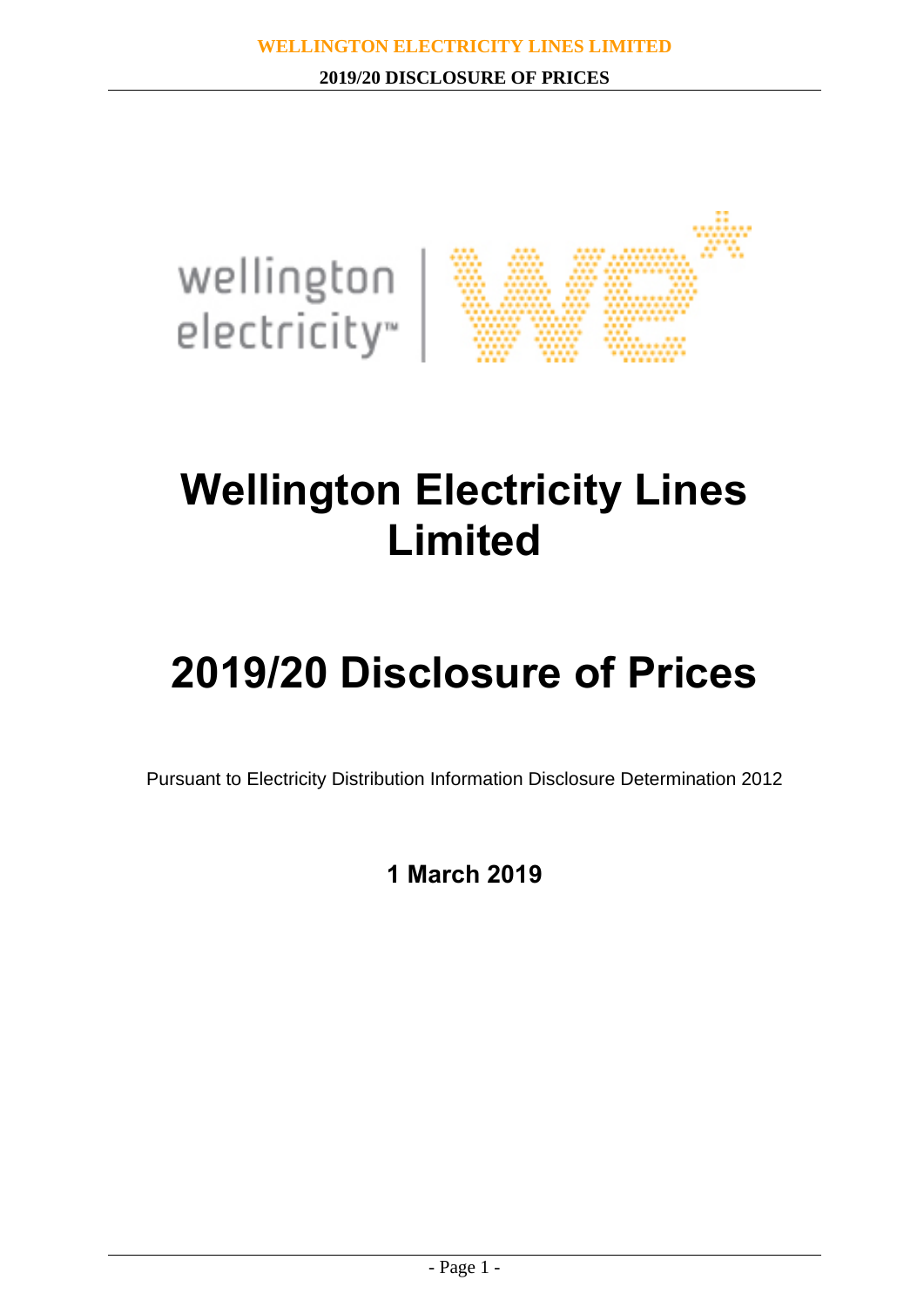## **1 Disclosure Requirements**

This document has been prepared to comply with the following requirements in the Electricity Distribution Information Disclosure Determination 2012:

### *Disclosure of prices*

- *2.4.18 Every EDB must at all times publicly disclose-*
	- *(1) Each current price expressed in a manner that enables consumers to determine-*
		- *(a) the consumer group or consumer groups applicable to them;*
		- *(b) the total price for electricity lines services applicable to them;*
		- *(c) the prices represented by each price component applicable to them;*
		- *(d) the amount of each current price that is attributable to transmission charges;*
	- *(2) The number (or estimated number) of consumers which must pay each price;*
	- *(3) The date at which each price was or will be first introduced;*
	- *(4) The price that was payable immediately before each current price (if any) expressed in the manner referred to in subclause (1) above.*
- *2.4.19 Every EDB must, at least 20 working days before changing or withdrawing a price or introducing a new price that is payable by 5 or more consumers-*
	- *(1) Publicly disclose-*
		- *(a) the information specified in clause 2.4.18 above in respect of that price;*
		- *(b) an explanation of the reasons for the new price or the changed or withdrawn price;*
	- *(2) In addition, either-*
		- *(a) give written notice to each consumer by whom that price is, or in the case of a withdrawn price would have been, payable, including the information specified in clause 2.4.18 above in respect of that price; or*
		- *(b) notify consumers in the news section of either-*
			- *(i) 2 separate editions of each newspaper; or*
			- *(ii) news media accessible using the internet that is widely read by consumers connected to EDB's network;*
		- *(c) notification under subclause (2)(b) above must provide details of the price, including-*
			- *(i) the changed price alongside the immediately preceding price applicable; and*
			- *(ii) contact details where further details of the new or changed price can be found including the URL of the EDB's publicly accessible website.*
- *2.4.20 Every EDB must, in respect of-*
	- *(1) All new prices payable; or*
	- *(2) In the case of withdrawn prices, the prices which would have been payable;*

*by 4 or fewer consumers, at least 20 working days before introducing a new price, give written notice to each consumer by whom that price is payable, the information specified in clause 2.4.18 above in respect of that price.*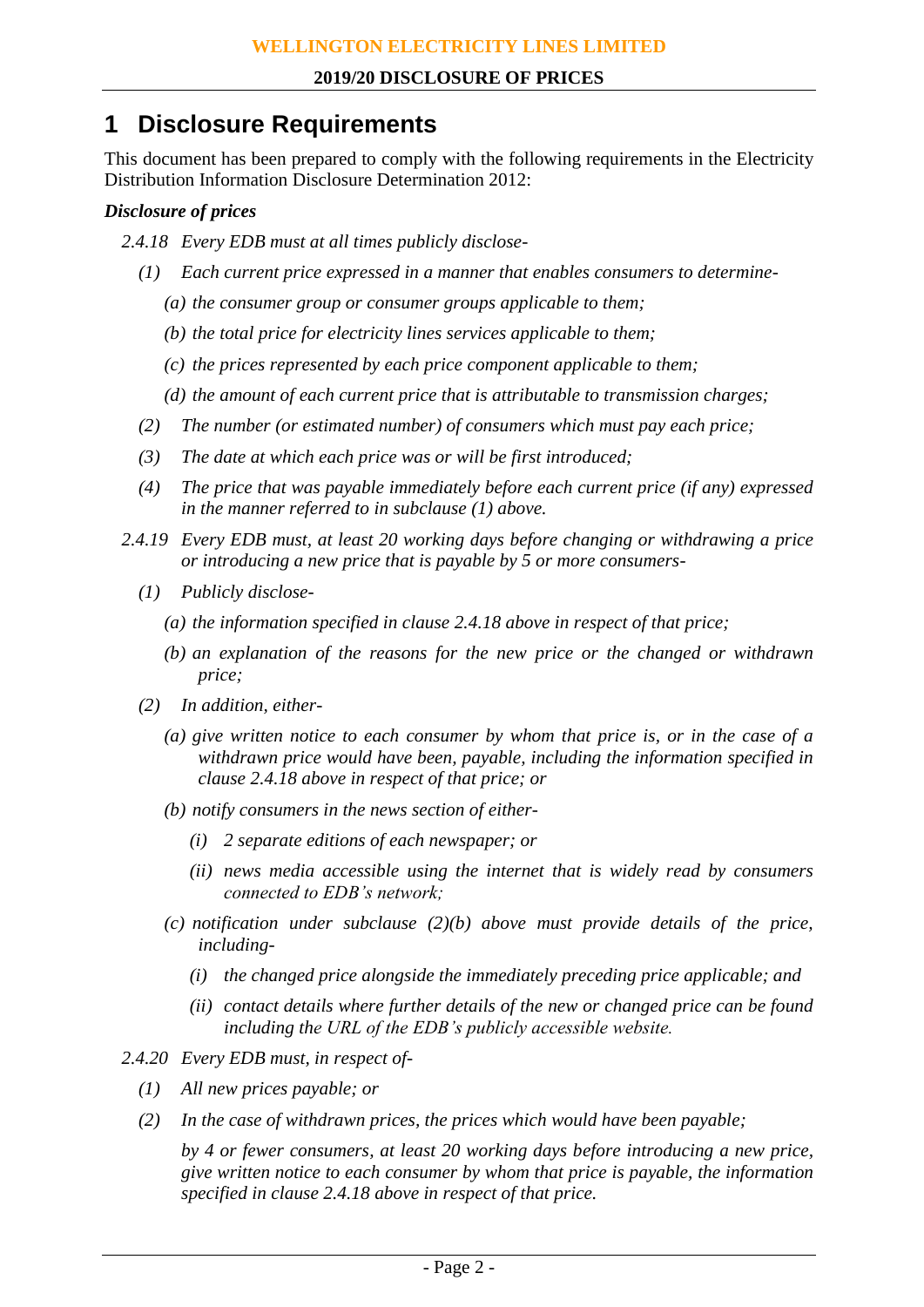## **2 Summary of changes to pricing structures**

We will not be making any structural changes to our pricing for the 2019/20 pricing year, as we consider further changes as part of our pricing road map. The Electricity Authority is encouraging Lines Companies to introduce cost reflective pricing schemes. WELL introduced a time of use tariff for residential electric vehicle owners in 2018/19. We are now working towards a 2020 time of use prices for all residential customers.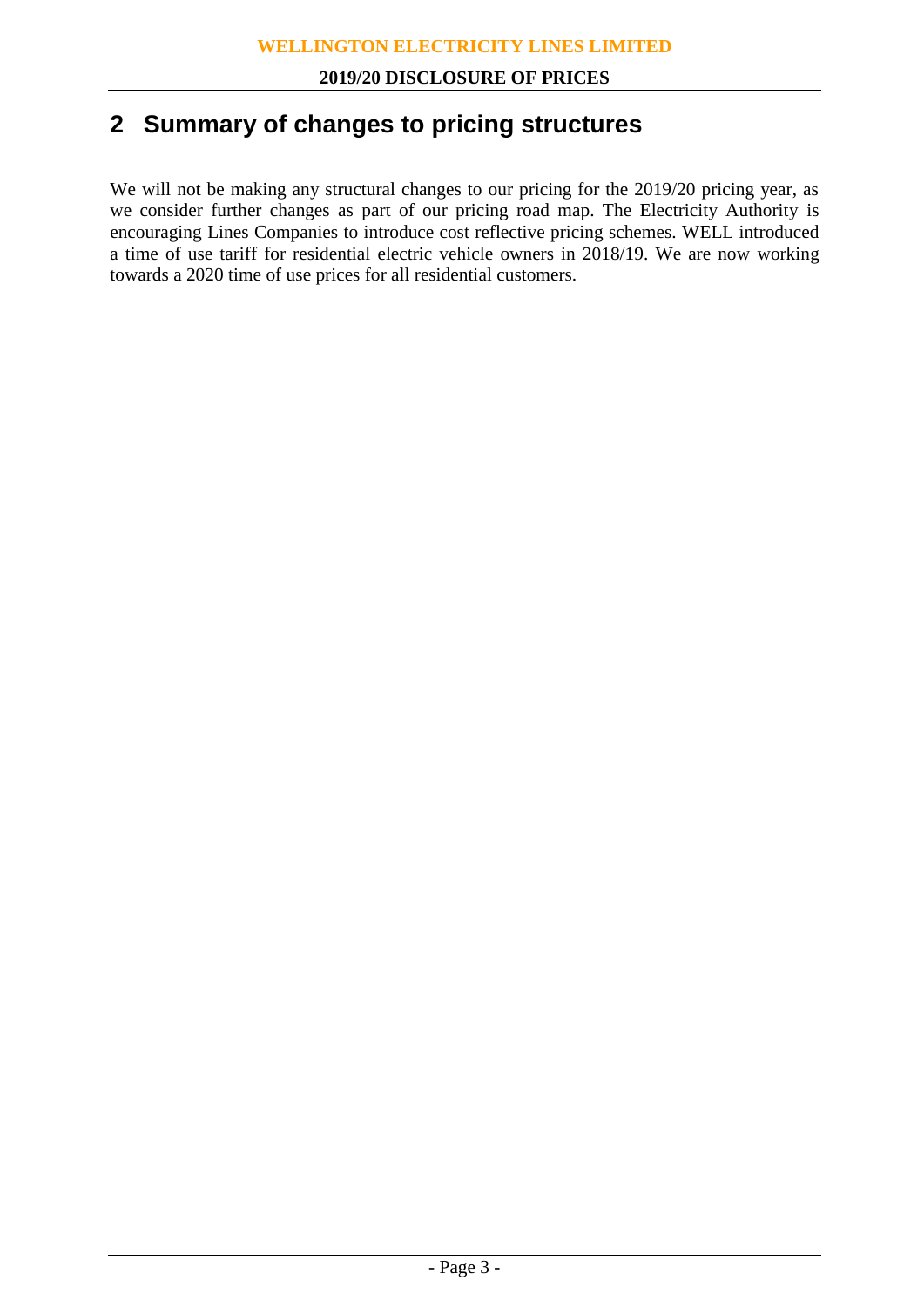## **3 Consumer Groups**

This section sets out the rationale and criteria for our consumer groups.

#### **3.1 Defining Consumer Groups**

Wellington Electricity Lines Limited (WELL) has adopted the following consumer groups for pricing purposes:

- Standard contracts:
	- o Residential Low User (RLU);
	- o Residential Standard User (RSU);
	- o Residential Low User EV and Battery Storage (RLUEVB);
	- o Residential Standard User EV and Battery Storage (RSUEVB);
	- o General Low Voltage Connection (GLV);
	- o General Transformer Connection (GTX); and
	- o Unmetered (G).
	- Non Standard Contracts.

Consumers are grouped by voltage level connection, end use, and their utilisation of electricity assets. As an example, the General Transformer Connection group does not make use of the low voltage (LV) reticulation network, as it connects directly to the high voltage network via a dedicated transformer.

Our Electricity Delivery Price Schedule<sup>1</sup> sets out prices for Standard contract consumer groups for the period commencing 1 April 2019. Non-standard contract consumer groups are notified directly of their pricing.

The criteria used by WELL to allocate consumers to consumer groups is as follows:

#### *Residential (including EVB)*

 $\overline{a}$ 

The Residential consumer group is consistent with the definition of "Domestic consumer" in the Electricity (Low Fixed Charge Tariff Option for Domestic Consumers) Regulations 2004 (LFC), where the primary use of the point of connection is a home not normally used for any business activity. Consumers in this group almost exclusively are connected to the LV Network, place similar capacity demands on the network, and can use night boost<sup>2</sup> and controlled<sup>3</sup> pricing options, provided they have the required metering, dedicated interruptible load and meet other eligibility criteria.

This residential consumer group has low and standard users. A low user is a residential consumer who consumes less than 8,000 kWh per year and who is on a low fixed charge retail pricing plan. The LFC require electricity distribution businesses (EDBs) to offer a pricing plan to domestic low users with a fixed price of no more than 15 cents per day.

A standard user is a residential consumer who consumes more than 8,000 kWh per year.

<sup>&</sup>lt;sup>1</sup> Available at:<http://www.welectricity.co.nz/disclosures/pricing/2019-pricing/>

 $2$  Night boost is a separately metered supply to permanently wired appliances, such as night store heaters, which are switched on and off at specific times. Night boost supply will be switched on during the night period (11pm to 7am) and for a minimum two hour boost period during the day (generally between 1pm to 3pm). Customers on EVB plans are not eligible for Night boost pricing.

<sup>3</sup> A controlled supply is a supply that allows WELL to control energy supply to permanently wired appliances, such as hot water cylinders. The load control associated with a controlled supply is not operated based on specific daily times.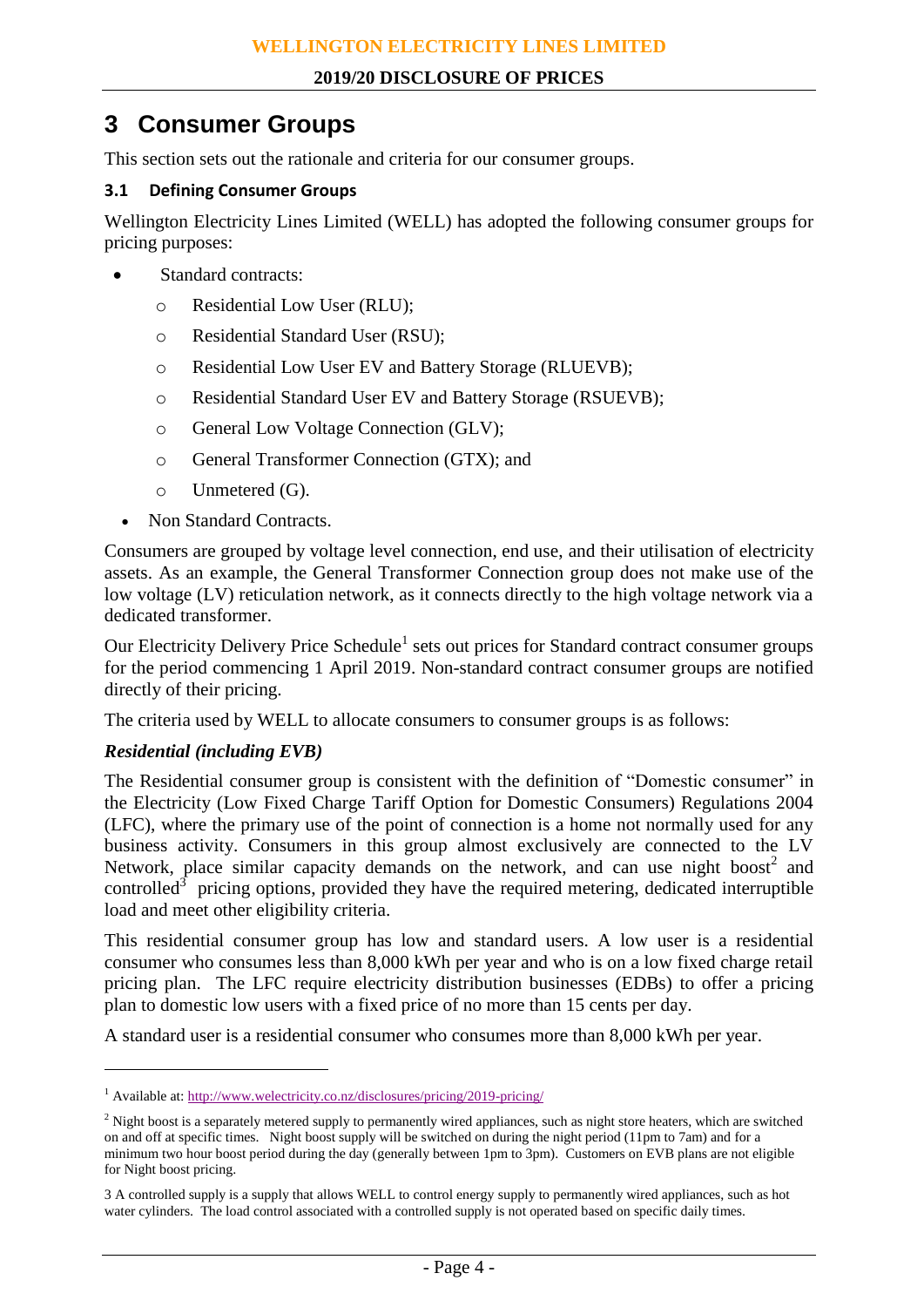#### **2019/20 DISCLOSURE OF PRICES**

Only private owners of Electric Vehicles (EV) with a battery capacity of 12kWh and above and/or household battery systems of 4kWh capacity and above, who also have a smart meter, are eligible for the EV and battery price plans RLUEVB and RSUEVB. For electric vehicle eligibility, only private PHEV and private registered EVs qualify for this plan. Scooters or bikes do not qualify. RLUEVB and RSUEVB are optional plans and customers can choose to remain on the existing RLU and RSU price plans.

#### *General Low Voltage Connection*

The General Low Voltage Connection group is connected to the LV network with a connection capacity of up to 1500kVA, where the premises are a non-residential site used for business activity (e.g. a shop or a farm).

#### *General Transformer Connection*

The General Transformer Connection group includes consumers who receive supply from a transformer, owned by WELL and dedicated to supplying a single consumer, where the premises is a non-residential site used for business activity.

#### *Voltage and asset distinctions*

The following table depicts the relationship between consumer groups, load and asset utilisation characteristics.

| <b>Connection Asset</b><br><b>Characteristics</b> | <b>Unmetered</b> | <b>Residential</b> | <b>General Low</b><br><b>Voltage</b> | <b>General</b><br><b>Transformer</b> | <b>Non Standard</b> |
|---------------------------------------------------|------------------|--------------------|--------------------------------------|--------------------------------------|---------------------|
| $\langle$ 1kVA                                    | $\checkmark$     |                    |                                      |                                      |                     |
| $\leq$ 15kVA                                      |                  | $\checkmark$       | $\checkmark$                         | $\checkmark$                         |                     |
| $>15kVA <=69kVA$                                  |                  |                    | $\checkmark$                         | $\checkmark$                         |                     |
| $>69$ kVA & $\lt$ =138kVA                         |                  |                    | $\checkmark$                         | $\checkmark$                         |                     |
| $>138kVA <=300kVA$                                |                  |                    | $\checkmark$                         | ✓                                    |                     |
| $>300$ kVA & $\leq 1500$ kVA                      |                  |                    | $\checkmark$                         | $\checkmark$                         |                     |
| $>1500kVA$                                        |                  |                    |                                      | $\checkmark$                         | ✓                   |
| Low voltage                                       | $\checkmark$     | $\checkmark$       | $\checkmark$                         |                                      |                     |
| Transformer                                       | $\checkmark$     | ✓                  | $\checkmark$                         | $\checkmark$                         | ✓                   |
| High voltage                                      |                  |                    |                                      | $\checkmark$                         |                     |
| <b>Dedicated assets</b>                           | $\mathcal{V}^4$  |                    |                                      | $\checkmark$                         | $\mathcal{V}^6$     |

**Table 1 – Consumer group and load characteristics**

#### *Distributed Generation*

WELL also has a distributed generation (DG) price. While not classified specifically as a consumer group in the Delivery Price Schedule, we have created a zero charge against each plan. The primary reason for these charges is to record the volume of generation on the network for market reconciliation purposes. This information is also used to monitor uptake of

 $\overline{a}$ 

<sup>&</sup>lt;sup>4</sup> Streetlight circuits

<sup>5</sup> Transformers

<sup>6</sup> Dedicated network assets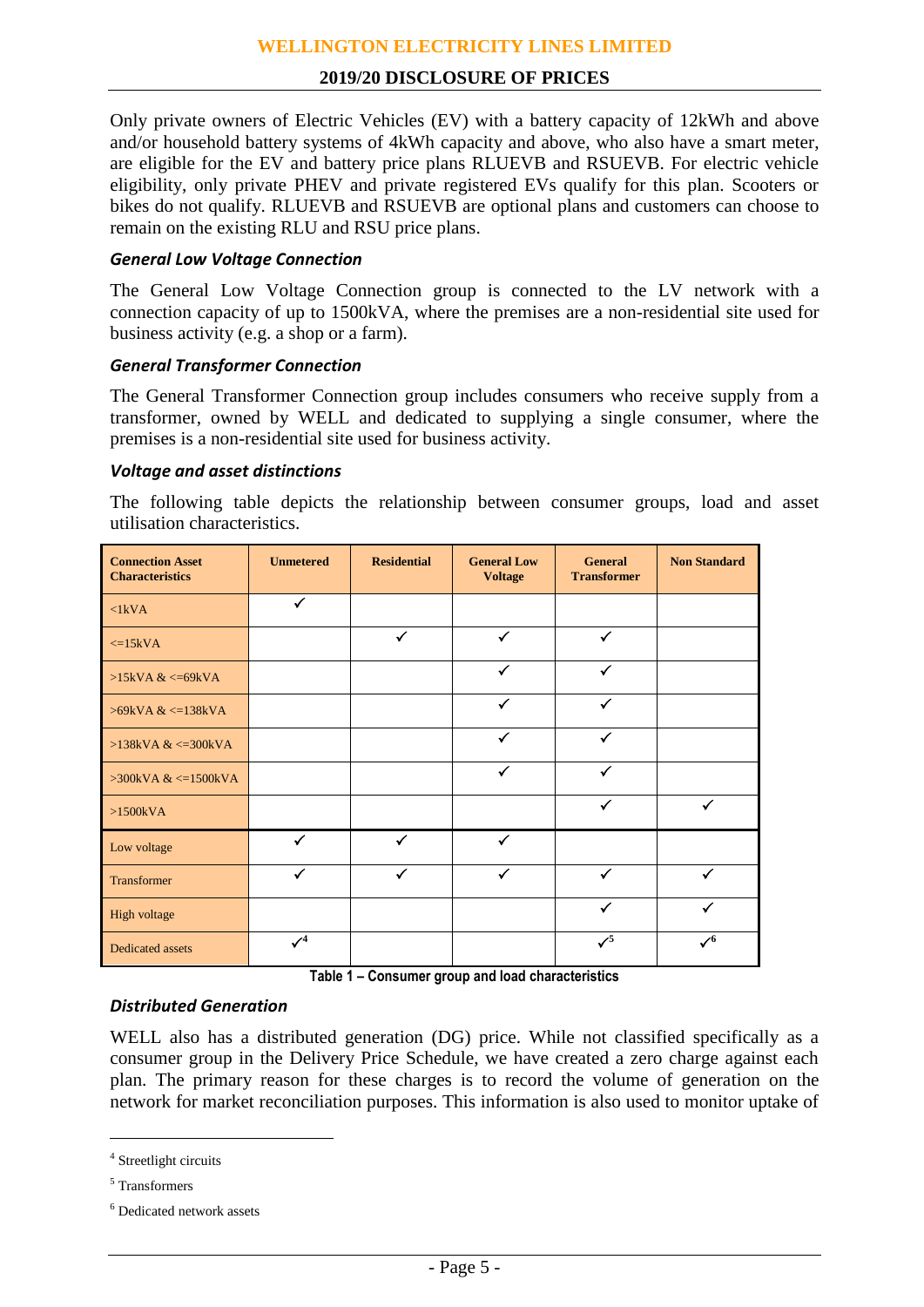#### **2019/20 DISCLOSURE OF PRICES**

DG connections on the network to assess their impact on network infrastructure and operations.

#### *Non-standard contracts*

The non-standard contracts group is made up of consumers who have atypical connection characteristics. For non-standard consumers, a confidential agreement exists between WELL and the individual consumer which sets out the terms and conditions for the supply of the electricity lines services including the price.

In accordance with its Customer Contributions Policy<sup>7</sup>, WELL uses the following criteria to determine if a non-standard contract is appropriate:

- The consumer represents an unusual credit risk; or
- The consumer wants to reserve future network capacity; or
- There are unusual asset ownership or demarcation issues; or
- The consumer and/or WELL wishes to contract for additional services not covered in standard contracts; or
- The site to be connected has unusual locational or security issues; or
- Any other unusual circumstances that WELL, at its discretion, considers to warrant the use of a non-standard rather than standard contract.

#### *Unmetered*

 $\overline{a}$ 

The Unmetered consumer group includes consumers who do not have any metering because the cost of metering is prohibitive relative to their consumption. This includes streetlights, bus shelters, traffic lights etc.

<sup>&</sup>lt;sup>7</sup> Available a[t http://www.welectricity.co.nz/disclosures/customer-contributions/](http://www.welectricity.co.nz/disclosures/customer-contributions/)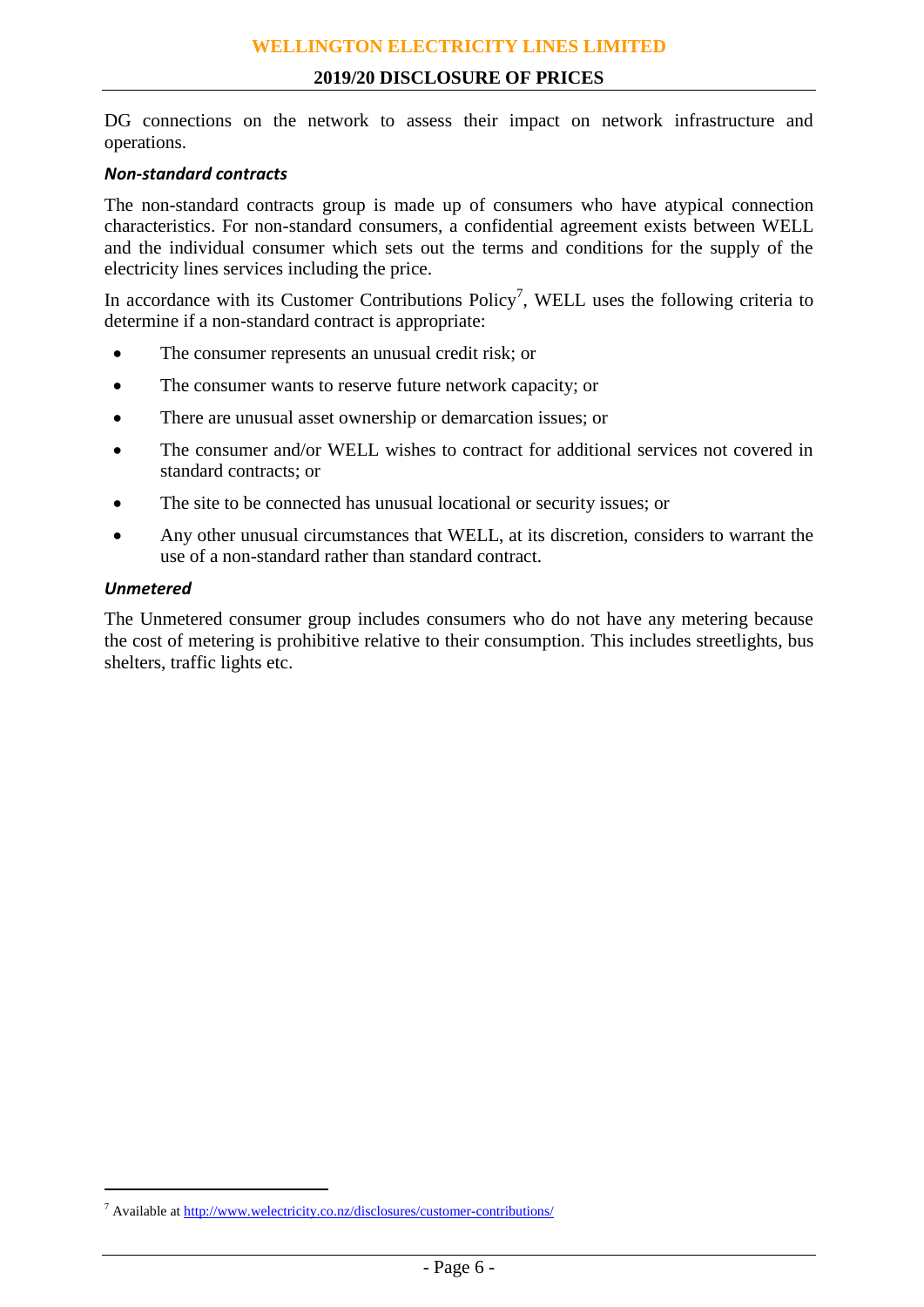## **4 Change in Prices from 2018/19 Disclosure**

The Commerce Commission has determined a Customised Price-Quality Path for Wellington Electricity (CPP Determination), which applies for a three year period from 1 April 2018. All prices for all consumers are set in accordance with the CPP Determination. Further information on this decision can be found [here.](http://www.comcom.govt.nz/regulated-industries/electricity/cpp/cpp-proposals-and-decisions/wellington-electricitys-2018-2021-cpp/)

The CPP Determination has resulted in an uplift of the Distribution price component. This has been offset by a decrease in the Pass-through and recoverable cost price component due to reductions in costs from Transpower, the payback of a portion of the pass-through balance, and incentives as specified in the CPP Determination.

The total weighted average change in overall delivery charges for the 1 April 2019 to 31 March 2020 regulatory year compared to the previous year is shown below.

| <b>Price change element</b>                                                                | Contribution to total average<br>change in Delivery Charges |  |  |  |
|--------------------------------------------------------------------------------------------|-------------------------------------------------------------|--|--|--|
| <b>CPP</b>                                                                                 | 1.65%                                                       |  |  |  |
| Transpower transmission charges                                                            | $-0.26%$                                                    |  |  |  |
| ACOT charges                                                                               | $-0.56%$                                                    |  |  |  |
| Pass-through costs (rates, levies, etc)                                                    | 0.19%                                                       |  |  |  |
| Other recoverable costs (incl. wash-ups, incentives and pass-<br>through balance movement) | $-2.68%$                                                    |  |  |  |
| Volume changes                                                                             | $-0.10%$                                                    |  |  |  |
| Total weighted average price change                                                        | $-1.76%$                                                    |  |  |  |

#### **Table 2 – Change in Delivery Charge**

In accordance with clause 2.4.18, WELL's Electricity Delivery Charges in Table 3 of this document sets out the prices that apply during the 1 April 2019 to 31 March 2020 period.

WELL's electricity delivery prices exclude the following:

- The provision of metering equipment or load management equipment which is located at consumers premises;
- The cost of consumer fittings; and
- Goods and Services Tax (GST).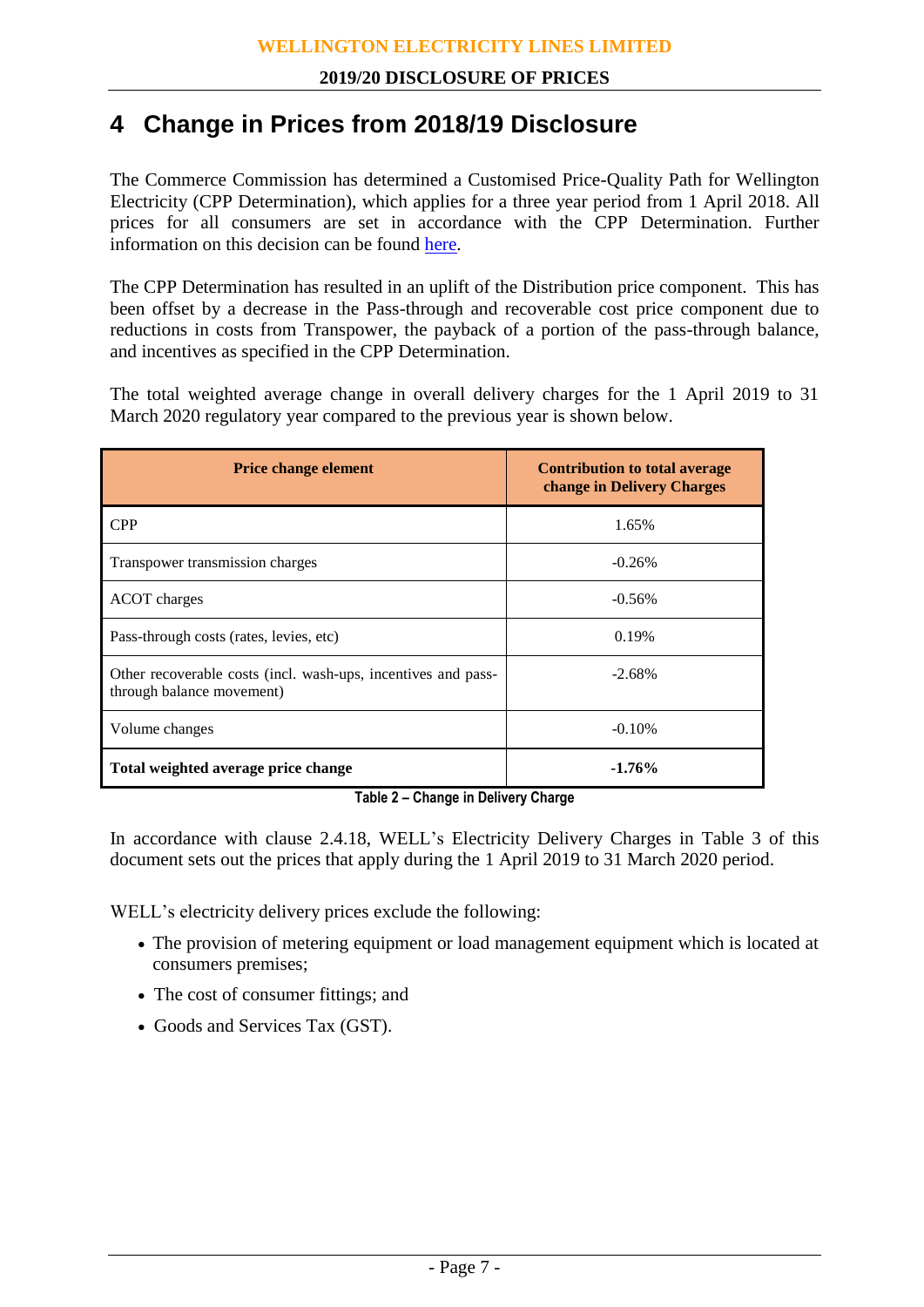#### **4.1 Description of price components**

WELL's prices are comprised of two key components:

- Distribution price component Revenue collected from this component of prices are set by the Commerce Commission and ensures that the business recovers what the Commission determines as a sufficient return on an efficient level of forecast operating and capital expenditure.
- Pass through and recoverable cost price component relates to charges incurred by WELL from third parties as part of running the distribution network which are passed through to customers at cost and other recoverable costs. These charges are further explained below:

#### o *Transpower Transmission Charges*

These are charges payable to the national electricity grid operator, Transpower, to transport energy from generators to WELL's network. This includes connection charges, interconnection charges and new investment agreement charges. WELL passes these charges onto consumers at cost.

#### o *Avoided Cost of Transmission (ACOT)*

WELL pays ACOT charges to large distributed generators within WELL's network in recognition that these generators may cause WELL to avoid Transpower charges. These distributed generators reduce WELL's reliance on Transpower's transmission grid at peak times as peak demand is partly served through these distributed generators. WELL recognises these Transpower savings by paying an ACOT payment to the local distributed generator and WELL in turn pass these charges on to consumers at cost.

ACOT charges can fluctuate significantly depending on how much the distributed generation contributes to reducing coincident demand on the network in line with the lower North Island transmission peaks.

#### o *Pass-through costs*

This includes Local Council rates, Commerce Commission levies, Electricity Authority levies and Utilities Disputes Limited levies. WELL passes on these charges to consumers at cost.

#### o *Other Recoverable costs*

Other recoverable costs include the recovery of capex wash up adjustments, incentives and pass-through balances. These are outlined in the CPP decision.

Our delivery charges represent around 30 - 40% of the total electricity bill paid by consumers. However, consumers should be aware that energy retailers will package up our prices into their own retail offerings and the actual impact on consumer electricity bills will vary according to price plans, consumption and the extent to which energy retailers pass through WELL's network price changes. Consumers should check with their energy retailer if they wish to further understand the actual impact on their total electricity bill.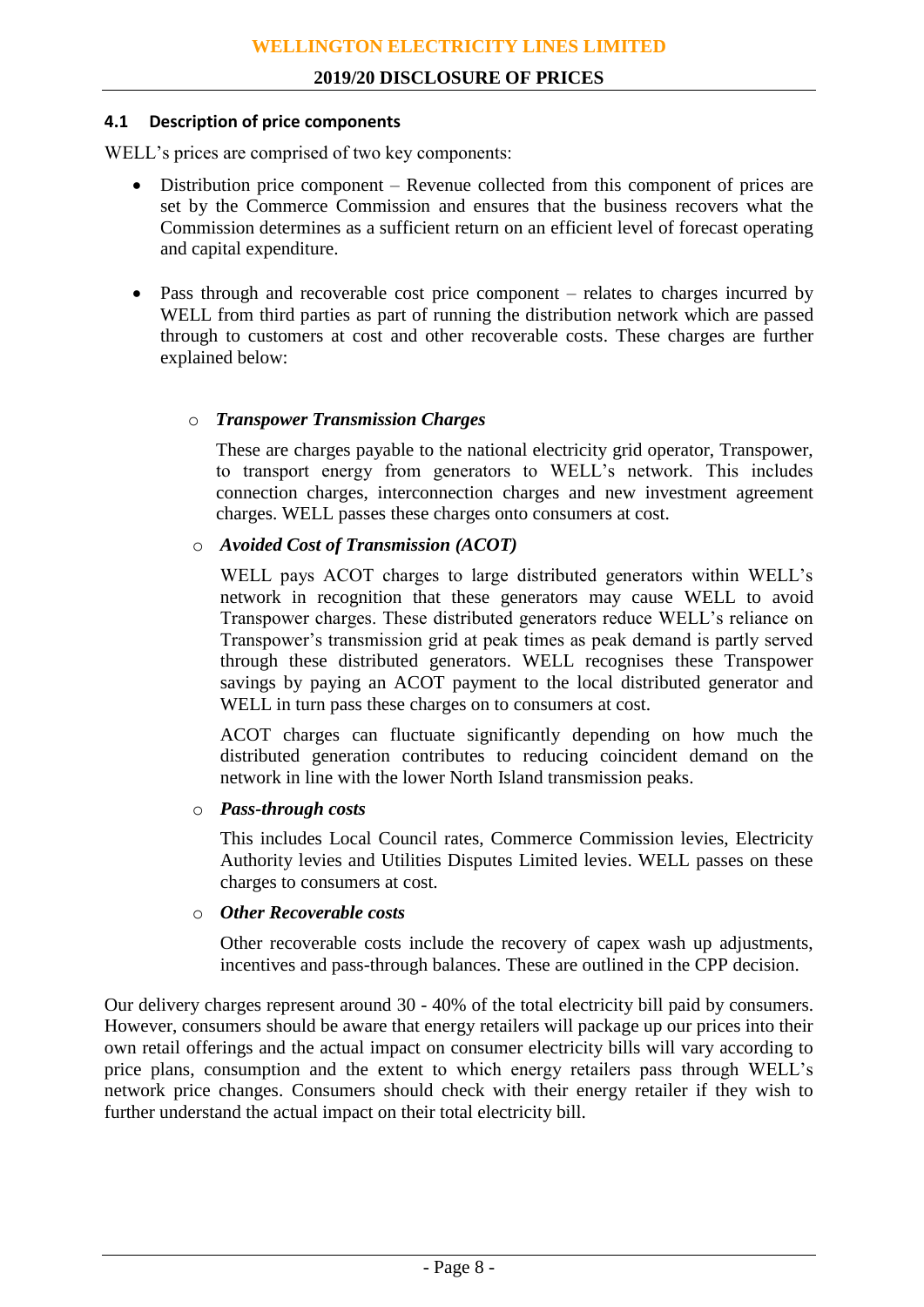## **5 Public Disclosure of 2019/20 Prices**

In accordance with clause 2.4.19(2)(b) 2019/20 prices were publicly disclosed as required by regulation. A summary of prices was advertised in Dominion Post online editions from 27 February 2019 and will be advertised in the Dominion Post hardcopy on 2 March 2019.

In accordance with clause 2.4.20 WELL notified consumers on Non Standard Individual Contracts of price changes in writing on 31 January 2019. Price changes for these customers are guided by contractual agreements which may not coincide with standard price changes.